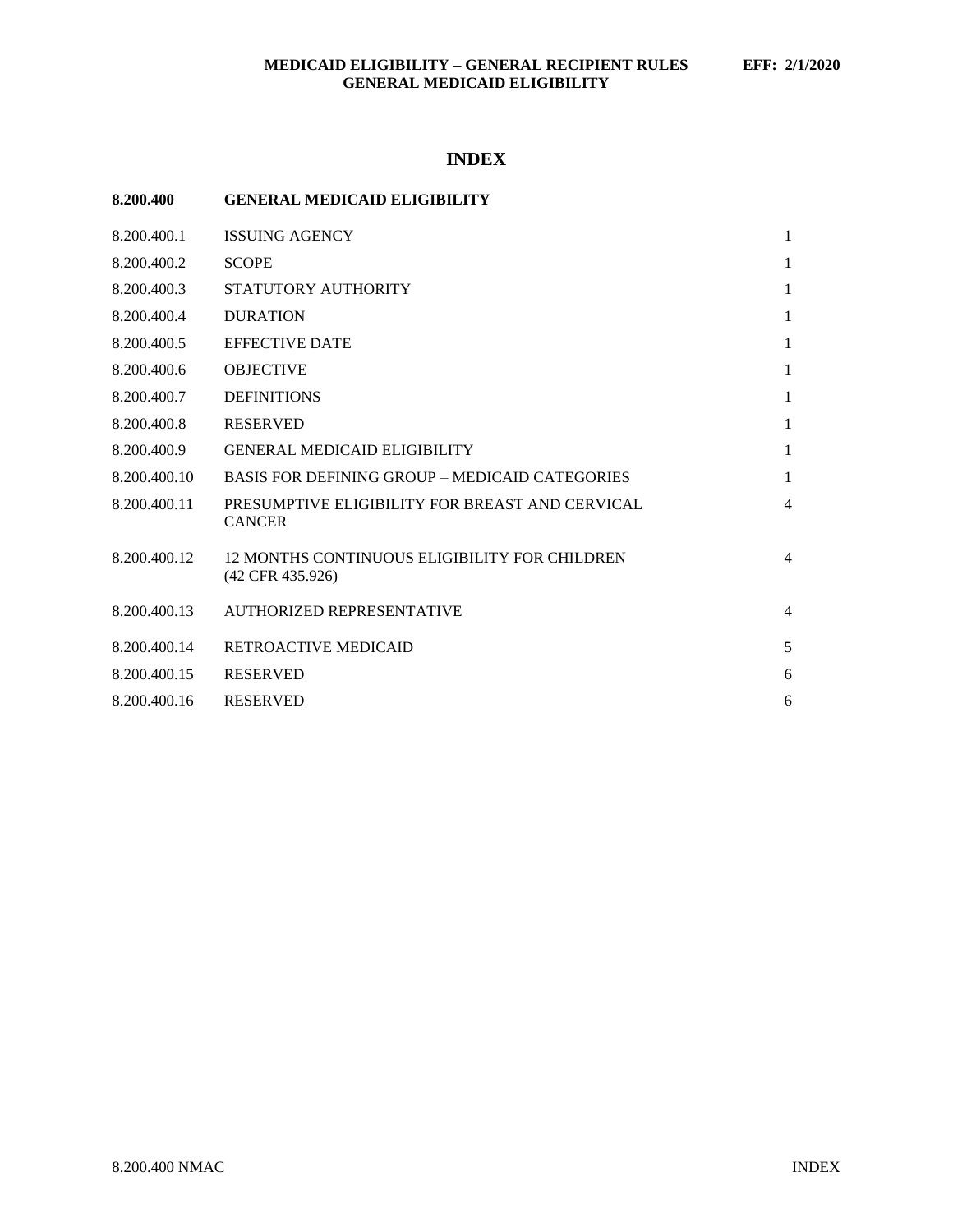### **TITLE 8 SOCIAL SERVICES CHAPTER 200 MEDICAID ELIGIBILITY - GENERAL RECIPIENT RULES PART 400 GENERAL MEDICAID ELIGIBILITY**

<span id="page-1-0"></span>**8.200.400.1 ISSUING AGENCY:** New Mexico Human Services Department (HSD). [8.200.400.1 NMAC - Rp, 8.200.400.1 NMAC, 1/1/2019]

<span id="page-1-1"></span>**8.200.400.2 SCOPE:** The rule applies to the general public. [8.200.400.2 NMAC - Rp, 8.200.400.2 NMAC, 1/1/2019]

<span id="page-1-2"></span>**8.200.400.3 STATUTORY AUTHORITY:** The New Mexico medicaid program and other health care programs are administered pursuant to regulations promulgated by the federal department of health and human services under Title XIX of the Social Security Act as amended or by state statute. See Section 27-1-12 et seq., NMSA 1978.

[8.200.400.3 NMAC - Rp, 8.200.400.3 NMAC, 1/1/2019]

<span id="page-1-3"></span>**8.200.400.4 DURATION:** Permanent.

[8.200.400.4 NMAC - Rp, 8.200.400.4 NMAC, 1/1/2019]

<span id="page-1-4"></span>**8.200.400.5 EFFECTIVE DATE:** January 1, 2019, or upon a later approval date by the federal centers for medicare and medicaid services (CMS), unless a later date is cited at the end of the section. [8.200.400.5 NMAC - Rp, 8.200.400.5 NMAC, 1/1/2019]

<span id="page-1-5"></span>**8.200.400.6 OBJECTIVE:** The objective of this rule is to provide specific instructions when determining eligibility for the medicaid program and other health care programs. Generally, applicable eligibility rules are detailed in the medical assistance division (MAD) eligibility policy manual, specifically 8.200.400 NMAC, *General Medicaid Eligibility*. Processes for establishing and maintaining MAD eligibility are detailed in the income support division (ISD) general provisions 8.100 NMAC, *General Provisions for Public Assistance Programs*. [8.200.400.6 NMAC - Rp, 8.200.400.6 NMAC, 1/1/2019]

## <span id="page-1-6"></span>**8.200.400.7 DEFINITIONS:** [**RESERVED**]

<span id="page-1-7"></span>**8.200.400.8 [RESERVED]**

[8.200.400.8 NMAC - Rp, 8.200.400.8 NMAC, 1/1/2019]

<span id="page-1-8"></span>**8.200.400.9 GENERAL MEDICAID ELIGIBILITY:** Medicaid services are jointly financed by the federal government and the state of New Mexico and are administered by medical assistance division (MAD).

**A.** Within broad federal regulations, New Mexico determines categories of eligible recipients, eligibility requirements, types and range of services, levels of provider reimbursement and managed care capitation,

and administrative and operating procedures.

**B.** New Mexico administers medical assistance programs using waivers of the Social Security Act for comparability of services, rules for income and resources and freedom of choice of provider.

**C.** Payments for medical and behavioral health services, durable equipment and supplies are made directly to service providers, not to the medicaid eligible recipient.

**D.** This chapter describes the New Mexico categories of medicaid and medical assistance programs eligibility. Each medicaid and medical assistance program includes detailed eligibility requirements which are organized into the following three chapter types:

- **(1)** recipient requirements (.400);
- **(2)** income and resources standards (.500); and
- **(3)** benefit description (.600).

[8.200.400.9 NMAC - Rp, 8.200.400.9 NMAC, 1/1/2019]

## <span id="page-1-9"></span>**8.200.400.10 BASIS FOR DEFINING GROUP - MEDICAID CATEGORIES:**

**A.** Except where noted, the HSD income support division (ISD) determines eligibility in the categories listed below:

**(1)** other adult (Category 100);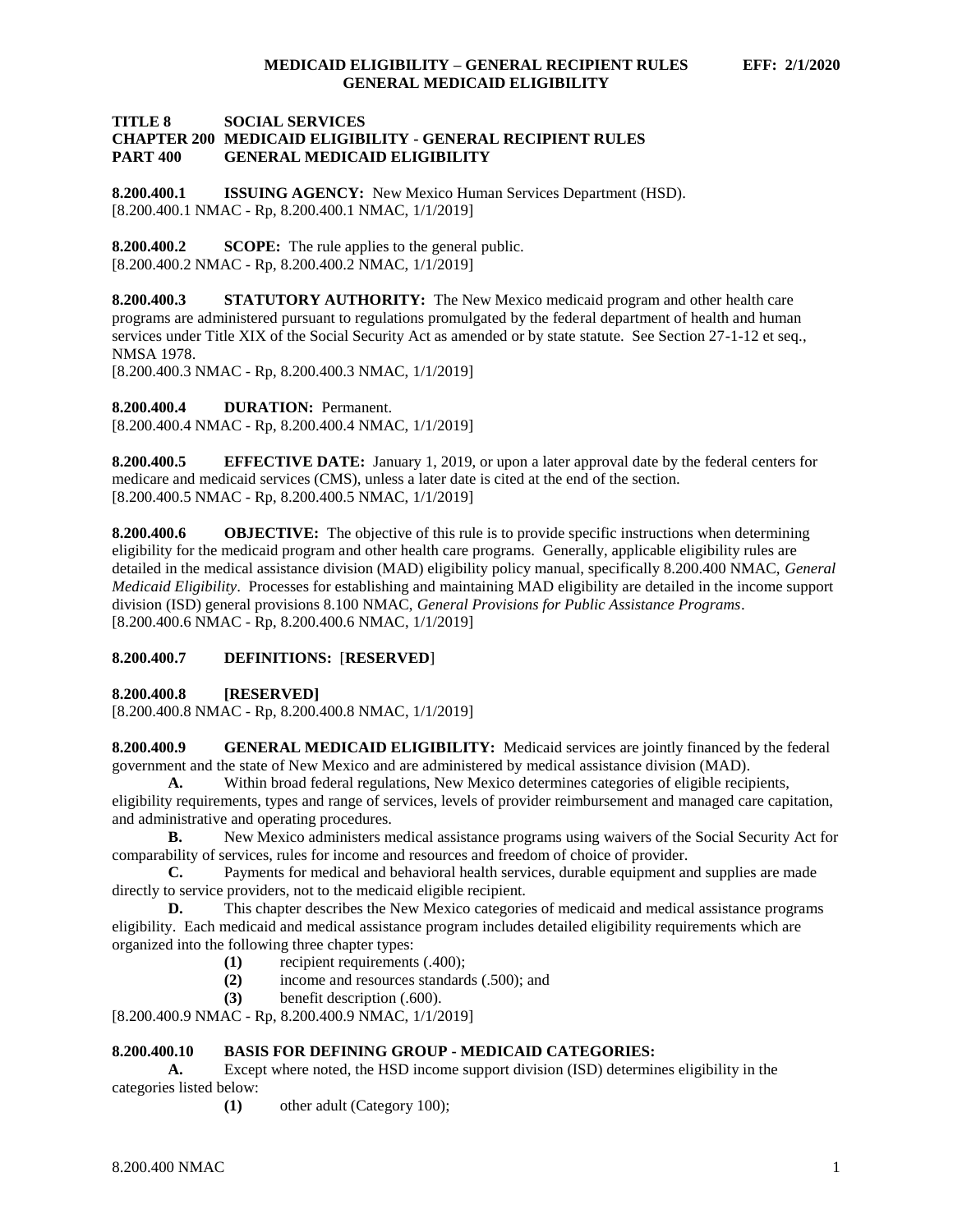- **(2)** parent caretaker (Category 200);
- **(3)** pregnant women (Category 300);
- **(4)** pregnancy-related services (Category 301);
- **(5)** loss of parent caretaker due to earnings from employment or due to spousal support

(Categories 027 and 028);

- **(6)** newborn (Category 031);
- **(7)** children under age 19 (Categories 400, 401, 402, 403, 420, and 421);
- **(8)** children, youth, and families department medicaid (Categories 017, 037, 046, 04, 066,

and 086); and

**(9)** family planning (Category 029).

**B. Medicare savings program (MSP):** MSP assists an eligible recipient with the cost of medicare.

**(1)** Medicare is the federal government program that provides health care coverage for individuals 65 or older; or under 65 who have a disability. Individuals under 65 who have a disability are subject to a waiting period of 24 months from the approval date of social security disability insurance (SSDI) benefits before they receive medicare coverage. Coverage under medicare is provided in four parts.

**(a)** Part A hospital coverage is usually free to beneficiaries when medicare taxes are paid while working.

**(b)** Part B medical coverage requires monthly premiums, co-insurance and deductibles to be paid by the beneficiary.

**(c)** Part C advantage plan allows a beneficiary to choose to receive all medicare health care services through a managed care organization.

- **(d)** Part D provides prescription drug coverage.
- **(2)** The following MSP programs can assist an eligible recipient with the cost of medicare.
	- **(a) Qualified medicare beneficiaries (QMB) - Categories 041 and 044:** QMB

covers low income medicare beneficiaries who have or are conditionally eligible for medicare Part A. QMB benefits are limited to the following:

- **(i)** cost for the monthly medicare Part B premium;
- **(ii)** cost of medicare deductibles and coinsurance; and

**(iii)** cost for the monthly medicare Part A premium (for those enrolling

conditionally).

**(b) Specified low-income medicare beneficiaries (SLIMB) - Category 045:**

SLIMB medicaid covers low-income medicare beneficiaries who have medicare Part A. SLIMB is limited to the payment of the medicare Part B premium.

**(c) Qualified individuals 1 (QI1s) - Category 042:** QI1 medicaid covers lowincome medicare beneficiaries who have medicare Part A. QI1 is limited to the payment of the medicare part B premium.

## **(d) Qualified disabled working individuals (QDI) - Category 050:** QDI

medicaid covers low income individuals who lose entitlement to free medicare Part A hospital coverage due to gainful employment. QDI is limited to the payment of the monthly Part A hospital premium.

**(e) Medicare Part D prescription drug coverage - low income subsidy (LIS) - Category 048:** LIS provides individuals enrolled in medicare Part D with a subsidy that helps pay for the cost of Part D prescription premiums, deductibles and co-payments. An eligible recipient receiving medicaid through QMB, SLMB or QI1 is automatically deemed eligible for LIS and need not apply. Other low-income medicare beneficiaries must meet an income and resource test and submit an application to determine if they qualify for LIS.

# **C. Supplemental security income (SSI) related medicaid:**

**(1) SSI - Categories 001, 003 and 004:** Medicaid for individuals who are eligible for SSI. Eligibility for SSI is determined by the social security administration (SSA). This program provides cash assistance and medicaid for an eligible recipient who is:

- **(a)** aged (Category 001);
- **(b)** blind (Category 003); or
- **(c)** disabled (Category 004).

**(2) SSI medicaid extension - Categories 001, 003 and 004:** MAD provides coverage for certain groups of applicants or eligible recipients who have received supplemental security income (SSI) benefits and who have lost the SSI benefits for specified reasons listed below and pursuant to 8.201.400 NMAC:

- **(a)** the pickle amendment and 503 lead;
- **(b)** early widow(er);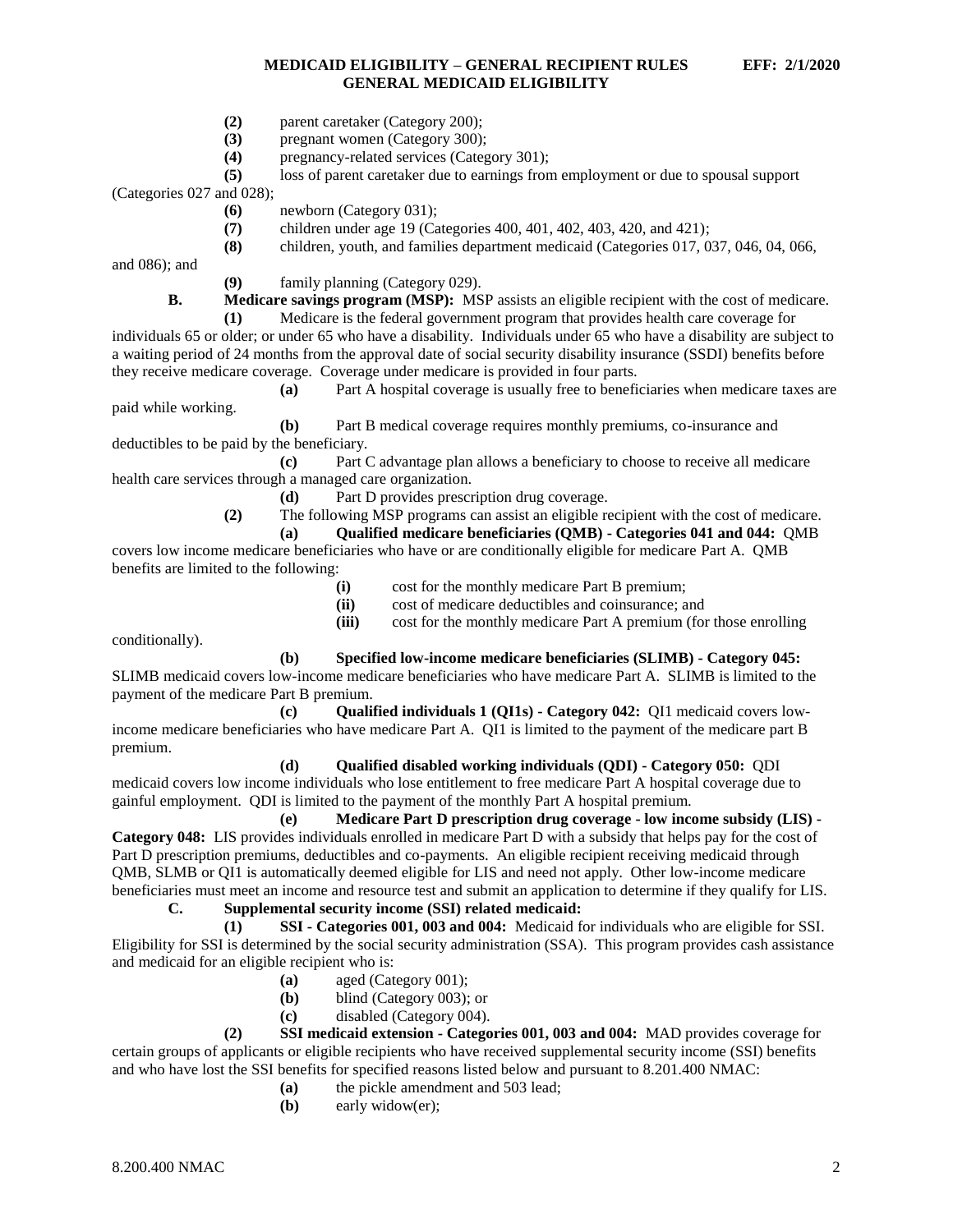- **(c)** disabled widow(er) and a disabled surviving divorced spouse;
- **(d)** child insurance benefits, including disabled adult children (DAC);
- **(e)** nonpayment SSI status (E01);
- **(f)** revolving SSI payment status "ping-pongs"; and
- **(g)** certain individuals who become ineligible for SSI cash benefits and, therefore,

may receive up to two months of extended medicaid benefits while they apply for another MAD category of eligibility.

### **(3) Working disabled individuals (WDI) and medicare wait period - Category 074:** There are two eligibility types:

**(a)** a disabled individual who is employed; or

**(b)** a disabled individual who has lost SSI medicaid due to receipt of SSDI and the individual does not yet qualify for medicare.

## **D. Long term care medicaid:**

**(1)** medicaid for individuals who meet a nursing facility (NF) level of care (LOC), intermediate care facilities for the intellectually disabled (ICF-ID) LOC, or acute care in a hospital. SSI income methodology is used to determine eligibility. An eligible recipient must meet the SSA definition of aged (Category 081); blind (Category 083); or disabled (Category 084).

**(2) Institutional care (IC) medicaid - Categories 081, 083 and 084:** IC covers certain inpatient, comprehensive and institutional and nursing facility benefits.

**(3) Program of all-inclusive care for the elderly (PACE) - Categories 081, 083 and 084:** PACE uses an interdisciplinary team of health professionals to provide dual medicaid/medicare enrollees with coordinated care in a community setting. The PACE program is a unique three-way partnership between the federal government, the state, and the PACE organization. The PACE program is limited to specific geographic service area(s). Eligibility may be subject to a wait list for the following:

- **(a)** the aged (Category 081);
- **(b)** the blind (Category 083); or
- **(c)** the disabled (Category 084).

## **(4) Home and community-based 1915 (c) waiver services (HCBS) - Categories 090, 091,**

**092, 093, 094, 095 and 096:** A 1915(c) waiver allows for the provision of long term care services in home and community based settings. These programs serve a variety of targeted populations, such as people with mental illnesses, intellectual disabilities, or physical disabilities. Eligibility may be subject to a wait list.

- **(a) There are two HCBS delivery models:**
	-

# **(i)** traditional agency delivery where HCBS are delivered and managed by

a MAD enrolled agency; or

**(ii)** mi via self-directed where an eligible recipient, or his or her

representative, has decision-making authority over certain services and takes direct responsibility to manage the eligible mi via recipient's services with the assistance of a system of available supports; self-direction of services allows an eligible mi via recipient to have the responsibility for managing all aspects of service delivery in a personcentered planning process.

## **(b) HCBS waiver programs include:**

**(i)** elderly (Category 091), blind (Category 093) and disabled (Category 094); **(ii)** medically fragile (Category 095); **(iii)** developmental disabilities (Category 096); and **(iv)** self-directed model for Categories 090, 091, 093, 094, 095, 096 and 092).

**E. Emergency medical services for aliens (EMSA):** EMSA medicaid covers certain noncitizens who either are undocumented or who do not meet the qualifying non-citizen criteria specified in 8.200.410 NMAC. Non-citizens must meet all eligibility criteria for one of the medicaid categories noted in 8.285.400 NMAC, except for citizenship or qualified non-citizen status. Medicaid eligibility for and coverage of services under EMSA are limited to the payment of emergency services from a medicaid provider.

**F. Refugee medical assistance (RMA) - Categories 049 and 059:** RMA offers health coverage to certain low income refugees during the first eight months from their date of entry to the United States (U.S.) when they do not qualify for other medicaid categories of eligibility. A RMA eligible refugee recipient has access to a benefit package that parallels the full coverage medicaid benefit package. RMA is funded through a grant under Title IV of the Immigration and Nationality Act (INA). A RMA applicant who exceeds the RMA income standards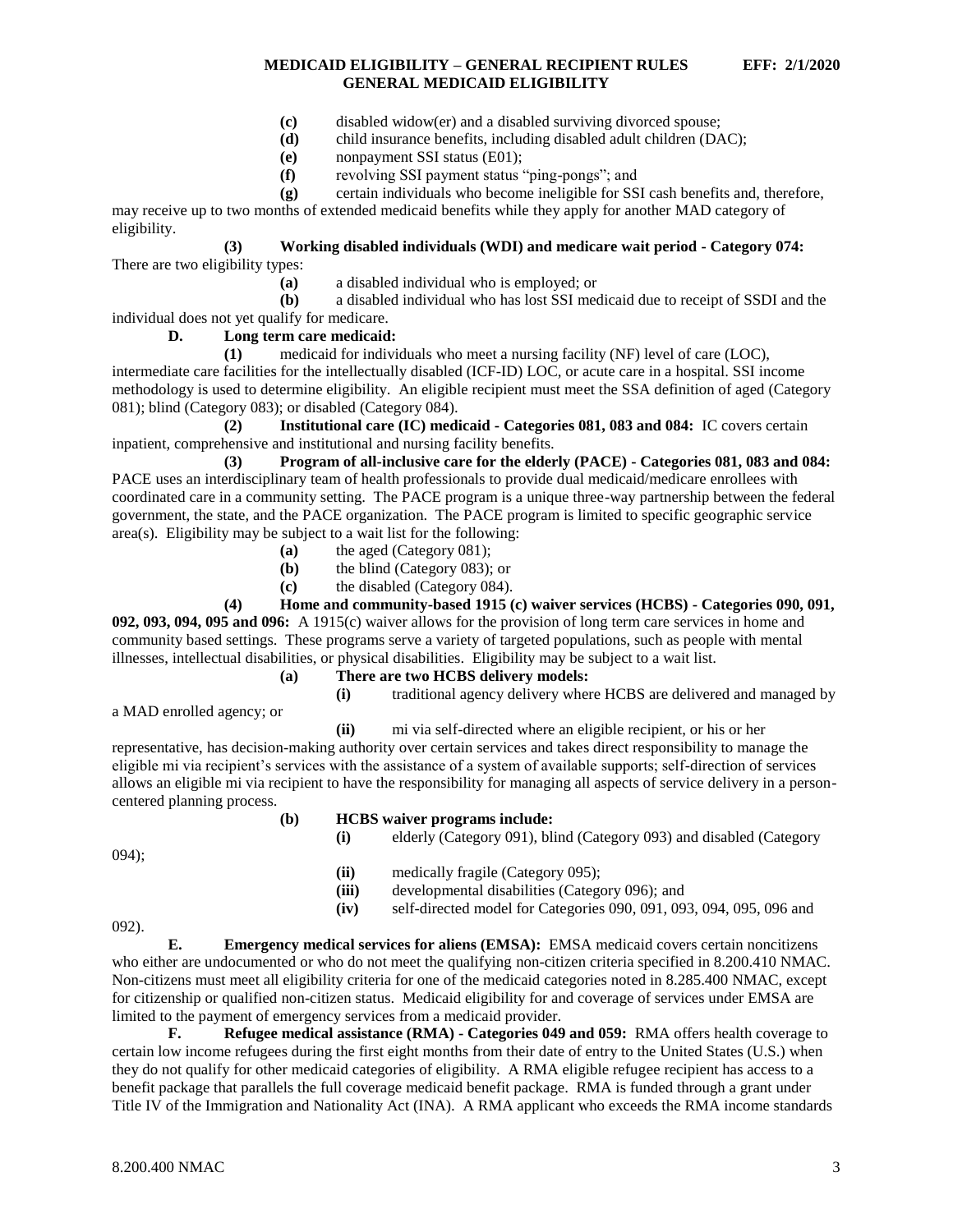may "spend-down" below the RMA income standards for Category 059 by subtracting incurred medical expenses after arrival into the U.S.

**G. Breast and cervical cancer (BCC) - Category 052:** BCC medicaid provides coverage to an eligible uninsured woman, under the age of 65 who has been screened and diagnosed by the department of health (DOH) as having breast or cervical cancer to include pre-cancerous conditions. The screening criteria are set forth in the centers for disease control and prevention's national breast and cervical cancer early detection program (NBCCEDP). Eligibility is determined using DOH notification and without a separate medicaid application or determination of eligibility.

[8.200.400.10 NMAC - Rp, 8.200.400.10 NMAC, 1/1/2019]

<span id="page-4-0"></span>**8.200.400.11 PRESUMPTIVE ELIGIBILITY FOR BREAST AND CERVICAL CANCER:** PE provides immediate access to health services when an individual appears to be eligible for Category 052.

**A. Breast and cervical cancer (BCC) (Category 052):** PE provides temporary medicaid coverage for an uninsured woman, under the age of 65 who has been screened and diagnosed by the DOH as having breast or cervical cancer to include pre-cancerous conditions. Only one PE period is allowed per calendar year.

**B.** PE is determined by a qualified entity certified by HSD. Qualified entities may include community and rural health centers, hospitals, physician offices, local health departments, family planning agencies and schools.

**C.** The PE period begins on the date the provider determines presumptive eligibility and terminates at the end of the following month.

**D.** Providers shall notify the MAD claims processing contractor of the determination within 24-hours of the PE determination.

**E.** For continued medicaid eligibility beyond the PE period, a completed and signed application for medicaid must be submitted to HSD/ISD. An eligible PE provider must submit the application to ISD within 10 calendar days from the receipt of the application.

[8.200.400.11 NMAC - Rp, 8.200.400.11 NMAC, 1/1/2019]

### <span id="page-4-1"></span>**8.200.400.12 12 MONTHS CONTINUOUS ELIGIBILITY FOR CHILDREN (42 CFR 435.926):**

**A.** HSD provides continuous eligibility for the period specified in Subsection B of 8.200.400.14 NMAC for an individual who is:

**(1)** Under age 19 and

**(2)** Eligible and enrolled for mandatory or optional coverage under the State plan.

**B.** The continuous eligibility period is 12 months. The continuous eligibility period begins on the effective date of the individual's eligibility or most recent redetermination or renewal of eligibility.

**C.** A child's eligibility may not be terminated during a continuous eligibility period, regardless of any changes in circumstances, unless:

- **(1)** The child attains the maximum age of 19;
- **(2)** The child or child's representative requests a voluntary termination of eligibility;
- **(3)** The child ceases to be a resident of New Mexico;
- **(4)** The agency determines that eligibility was erroneously granted at the most recent

determination, redetermination or renewal of eligibility because of agency error or fraud, abuse, or perjury attributed to the child or the child's representative; or

**(5)** The child dies.

[8.200.400.12 NMAC - Rp, 8.200.400.12 NMAC, 1/1/2019]

<span id="page-4-2"></span>**8.200.400.13 AUTHORIZED REPRESENTATIVE:** HSD must permit applicants and beneficiaries to designate an individual or organization to act responsibly on their behalf in assisting with the individual's application and renewal of eligibility and other ongoing communications.

**A.** Such a designation must be in writing including the applicant's signature, and must be permitted at the time of application and at other times. Legal documentation of authority to act on behalf of an applicant or beneficiary under state law, such as a court order establishing legal guardianship or a power of attorney, shall serve in the place of written authorization by the applicant or beneficiary.

- **B.** Representatives may be authorized to:
	- **(1)** sign an application on the applicant's behalf;
	- **(2)** complete and submit a renewal form;
	- **(3)** receive copies of the applicant or beneficiary's notices and other communications from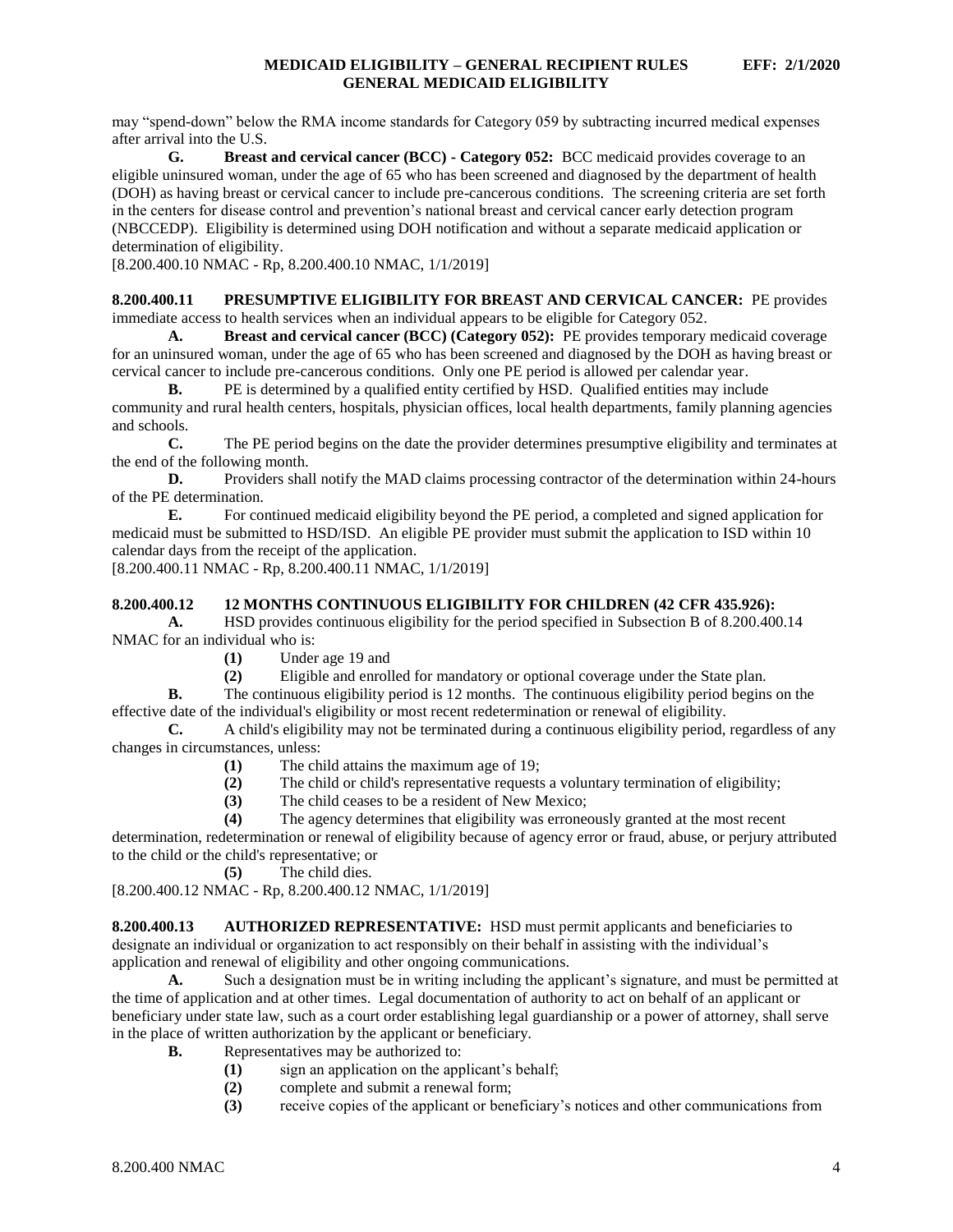the agency; and

**(4)** act on behalf of the applicant or beneficiary in all other matters with the agency.

**C.** The power to act as an authorized representative is valid until the applicant or beneficiary modifies the authorization or notifies the agency that the representative is no longer authorized to act on his or her behalf, or the authorized representative informs the agency that he or she is no longer acting in such capacity, or there is a change in the legal authority upon which the individual's or organization's authority was based. Such notice must be in writing and should include the applicant or authorized representative's signature as appropriate.

**D.** The authorized representative is responsible for fulfilling all responsibilities encompassed within the scope of the authorized representation to the same extent as the individual he or she represents, and must agree to maintain, or be legally bound to maintain, the confidentiality of any information regarding the applicant or beneficiary provided by the agency.

**E.** As a condition of serving as an authorized representative, a provider, staff member or volunteer of an organization must sign an agreement that he or she will adhere to the regulations relating to confidentiality (relating to the prohibition against reassignment of provider claims as appropriate for a health facility or an organization acting on the facility's behalf), as well as other relevant state and federal laws concerning conflicts of interest and confidentiality of information (42 CFR 435.923). [8.200.400.13 NMAC - Rp, 8.200.400.13 NMAC, 1/1/2019]

### <span id="page-5-0"></span>**8.200.400.14 RETROACTIVE MEDICAID:**

**A.** HSD must make eligibility for medicaid effective no later than the first or up to the third month before the month of application if the individual:

**(1)** Requested coverage for months prior to the application month;

plan and;

**(3)** would have been eligible for medicaid at the time he or she received the services, if he or she had applied (or an authorized representative has applied for him or her) regardless of whether the individual is alive when application for medicaid is made.

**(2)** received medicaid services, at any time during that period, of a type covered under the

**B.** Eligibility for medicaid is effective on the first day of the month if an individual was eligible at any time during that month.

**C.** Eligibility for each retroactive month is determined separately. Retroactive medicaid must be requested within 180 days of the date of the medicaid application.

**D.** Retroactive medicaid is allowed for up to three months prior to the application month for the following medicaid categories:

- **(1)** other adults (COE 100);
- **(2)** parent caretaker (COE 200);
- **(3)** pregnant women (COE 300);
- **(4)** pregnancy-related services (COE 301);
- **(5)** children under age 19 (COEs 400, 401, 402, 403, 420, and 421);
- **(6)** family planning (COE 029);
- **(7)** children, youth and families department (CYFD COEs 017, 037, 046, 047, 066, and 086);
- **(8)** supplemental security income (SSI COEs 001, 003, and 004);
- **(9)** SSI (COEs 001, 003, and 004, e.g. 503s, disabled adult children, ping pongs, and early

widowers);

- **(10)** working disabled individuals (COE 074);
- **(11)** breast and cervical cancer (BCC COE 052);
- **(12)** specified low income beneficiaries (SLIMB COE 045);
- **(13)** qualified individuals (QI1 COE 042);
- **(14)** qualified disabled working individuals (COE 050);
- **(15)** refugees (COE 049); and

**(16)** institutional care medicaid (COEs 081, 083, and 084) excluding the program for all-

inclusive care for the elderly (PACE).

**E.** The following categories do not have retroactive medicaid:

**(1)** emergency medical services for aliens (EMSA COE 085). EMSA provides coverage for emergency services, which may be provided prior to the application month, but is not considered retroactive medicaid. Eligibility is determined in accordance with 8.285.400, 8.285.500, and 8.285.600 NMAC;

**(2)** home and community based-services waivers (COEs 091, 093, 094, 095, and 096);